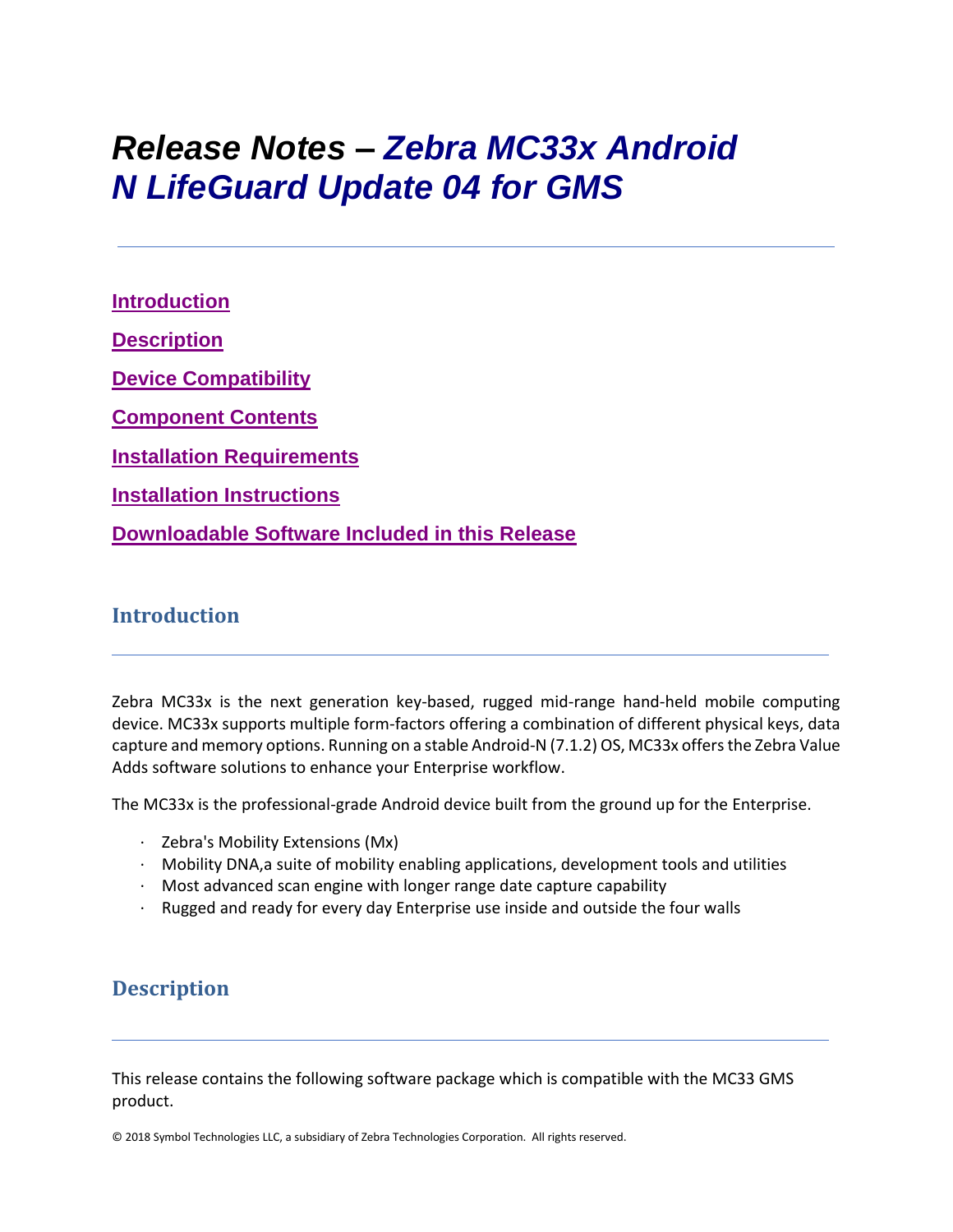LifeGuard patches are cumulative and include all previous fixes that are part of earlier patch releases.

#### **1. CFE v4 Updates:**

❖ CFE-VC80x\_MC33-01-01-48-NG-00-A-04.zip (GMS)

#### 1. **Android Security Patch Level:** March 5, 2018

Use the link below to see the Android Security bulletin for more information: <https://source.android.com/security/bulletin/>

#### 2. **Updated below components:**

- o Datawedge: 6.7.34
- o StageNow: 2.10.1.1386
- o EMDK: 6.8.20.1120
- o MX: 7.2.0.6
- o File browser: 1.19.1.2
- 3. SPR33311 Resolved an issue wherein RS507 is unable to connect via Bluetooth using Voxware voice application.
- 4. SPR33302 Resolved an issue wherein disabling the oval capacitive key via StageNow fails.
- 5. SPR34267 Resolved an issue wherein USB debugging failed to get enabled via StageNow.
- 6. SPR33639 Resolved an issue wherein device stops emitting scan beam after waking up from suspend state.
- 7. SPR33799 Resolved an issue wherein DataWedge was sending char 10 instead of char 13.

#### **2. CFE v3 Updates:**

- ❖ CFE-VC80x\_MC33-01-01-48-NG-00-A-03.zip (GMS)
- 1. Spectre and Meltdown (CVE-2017-5753, 5715, 5754) remediation provided by updates to timer access for CVE-2017-13218.
- 2. Fix for bug: BT connection state does not persist across reboots, if location settings is in enabled state

## **Device Compatibility**

This software release has been approved for use on the following devices.

|                 | <b>Operating</b> |
|-----------------|------------------|
| <b>Device</b>   | System           |
| MC330M-GL3HG2RW | Android N        |
| MC330M-GL4HA2RW | Android N        |
| MC330M-GL40A2RW | Android N        |
| MC330M-GI4HA2IN | Android N        |
| MC330M-GI4HA2RW | Android N        |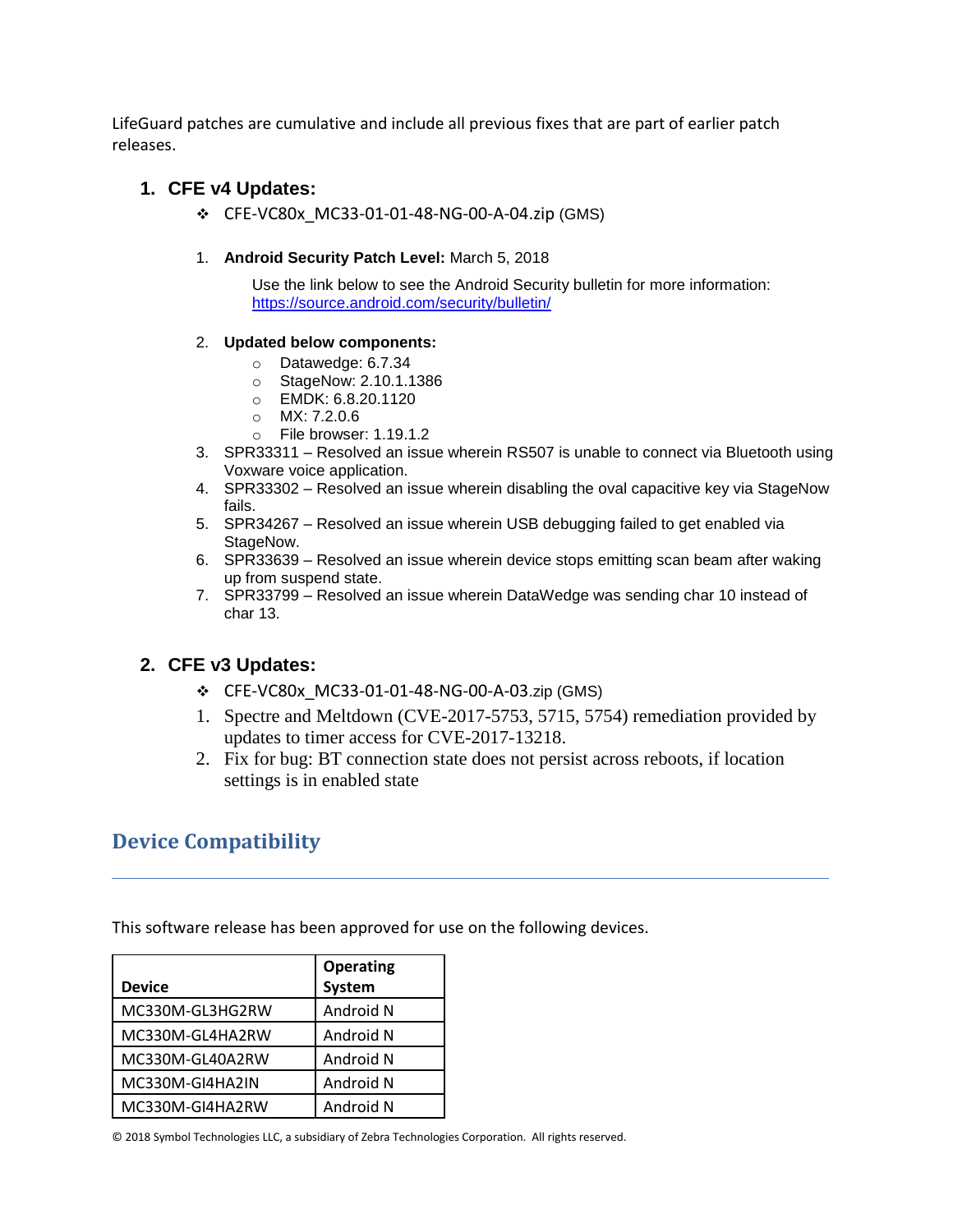| MC330M-GI2HA2US | Android N |
|-----------------|-----------|
| MC330M-GI2HA2RW | Android N |
| MC330K-GI3HA3US | Android N |
| MC330K-GI3HA3RW | Android N |
| MC330K-GI4HA3US | Android N |
| MC330K-GL2HA3RW | Android N |
| MC330K-GI3HA4RW | Android N |
| MC330K-GI4HA4US | Android N |
| MC330K-GL3HA4RW | Android N |
| MC330K-GE4HA4US | Android N |
| MC330M-GL2HA2US | Android N |
| MC330M-GL2HA2RW | Android N |
| MC330M-GL3HA2US | Android N |
| MC330M-GL3HA2RW | Android N |
| MC330M-GI30A2RW | Android N |
| MC330M-GI3HA2IN | Android N |
| MC330M-GI3HA2US | Android N |
| MC330M-GI3HA2RW | Android N |
| MC330M-GI3HG2RW | Android N |
| MC330M-GI40A2US | Android N |
| MC330M-GL40A2US | Android N |
| MC330M-GL4HA2US | Android N |
| MC330K-GI4HA3RW | Android N |
| MC330K-GI4HG3US | Android N |
| MC330K-GI4HG3RW | Android N |
| MC330K-GL3HA3RW | Android N |
| MC330K-GL4HA3US | Android N |
| MC330K-GL4HA3RW | Android N |
| MC330K-GL4HG3RW | Android N |
| MC330K-GI4HA4RW | Android N |
| MC330K-GI4HG4US | Android N |
| MC330K-GI4HG4RW | Android N |
| MC330K-GL4HA4US | Android N |
| MC330K-GL4HA4RW | Android N |
| MC330M-GI4HA2US | Android N |
| MC330M-GI4HG2US | Android N |
| MC330K-GE3HA3US | Android N |
| MC330K-GE4HA3US | Android N |
| MC330K-GE4HA3RW | Android N |
| MC330K-GE3HA3RW | Android N |
| MC330K-GE4HA4RW | Android N |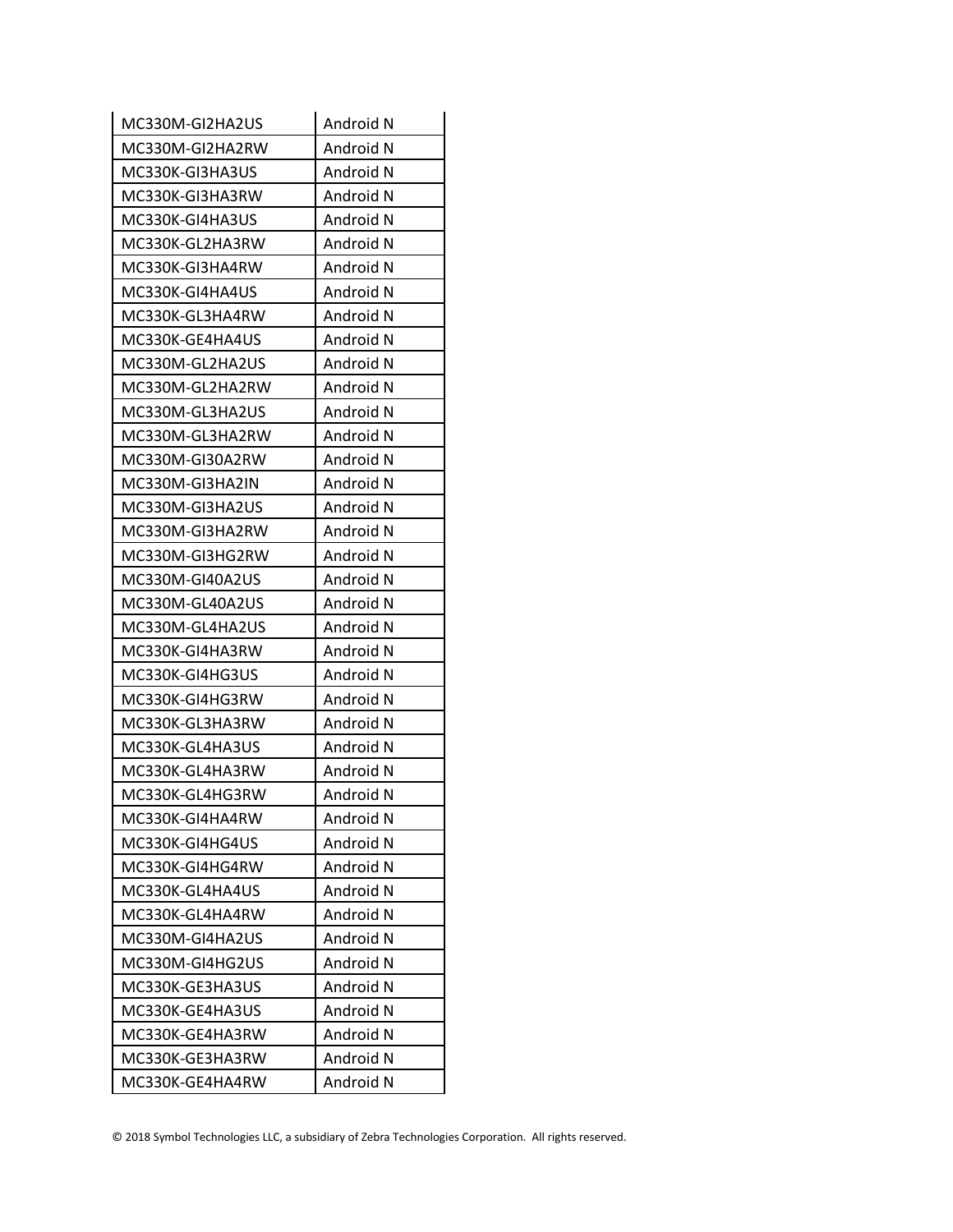# **Component Contents**

| <b>Component / Description</b> | <b>Version(GMS)</b>             |
|--------------------------------|---------------------------------|
| <b>Product Build Number</b>    | 01-01-49-NG-00-A                |
| <b>Android Version</b>         | 7.1.2                           |
| Linux Kernel                   | 3.10.84                         |
| <b>Android SDK Level</b>       | 25                              |
| Platform                       | QC8956                          |
| <b>Bluetooth Stack</b>         | 1.1                             |
| <b>Flash Size</b>              | 16/32GB                         |
| <b>RAM Size</b>                | 2/4GB                           |
| Scanning                       | 19.0.31.0                       |
| DataWedge                      | 6.7.34                          |
| <b>EMDK</b>                    | 6.8.20.1120                     |
| MXMF / OSX                     | MXMF-7.2.0.6 / OSX-QCT.71.7.5.2 |
| <b>File Browser</b>            | 1.19.1.2                        |
| <b>Stage Now</b>               | 2.10.1.1386                     |
| Diagnostic Tool                | 1.15.0.6                        |
| Android security patch Level   | March 5,2018                    |

# **Installation Requirements**

Install baseline 01-01-48-NG-00-A (GMS)

## **Installation Instructions**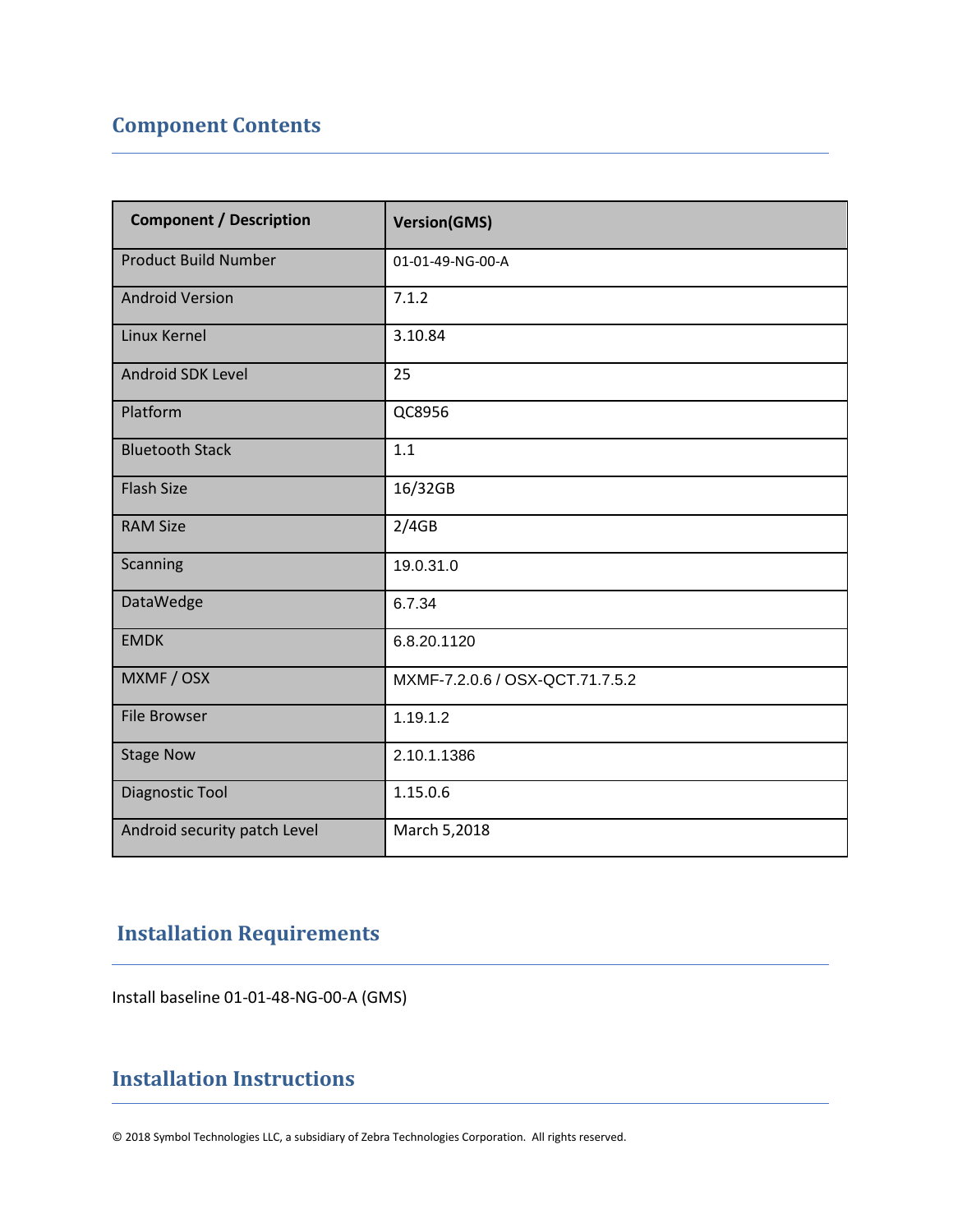#### Using ADB Sideload

*The installation instructions assume you have ADB installed on your PC (the adb drivers and such) and your MC33x has Developer options enabled and USB debugging ON: Instructions on HOW TO enable ADB is also captured in user guide.*

- 1. Connect the MC33x to the PC using the USB data cable or through the cradle.
- 2. You may need to pull down the top menu and if you see "USB for charging", touch it and then change it to "File transfers".
- 3. Open Command Prompt, run *"adb devices"* and check to see if you are able to see the device's serial number. If yes, proceed to next step

If not please get the PC set up with the proper drivers or install an External SD Card.

- 4. You may also get a pop up on your PC (Win 7) that you will be connected as a Portable MediaPlayer. This can be ignored.
- 5. Download Image
	- a. **CFE-VC80x\_MC33-01-01-48-NG-00-A-04.zip** listed above in content section
	- b. Reset files (Optional)
- 6. Entering into Recovery Mode
	- a. Option 1: In Command Prompt, type *"adb reboot recovery" and click enter*.
	- b. Option 2:
		- Reboot the device and keep the GUN (grip) trigger held.
		- When Zebra Technologies logo appears on the screen release the trigger
- 7. MC33x will reboot and land up on the Android Recovery screen.
- 8. If applying patch via sideload method
	- a. Use UP and DOWN keys on the keypad to navigate up/down highlight item
	- b. Use ENTER key on the keypad to select menu item "Apply update via adb sideload"
- 9. With your Command Prompt, open, type "adb sideload" and add a space and then drag and drop the patch file on to it and click enter.
	- a. Your PC screen will show files being installed and a little blue horizontal progress bar on your device will show status… And after about 6 minutes (could be 10+ minutes if installing GMS) it should be done and you should be back at the Android Recovery screen.
	- b. Repeat above steps for all mandatory packages
- 10. *"Reboot system now"* is highlighted. Press the Power Key to Reboot.
- 11. Device reboots and you see Zebra on top and POWERED BY android at the bottom and after about 1 minute will transition to the MC33X splash screen with 5 dancing white dots at bottom… it will stay at this screen for a little over another minute *(could be another 7+ minutes if installing GMS)* and then you are at the Factory "Welcome" screen.
- 12. If you installed a GMS BSP, you will need to complete the process by setting up Wi‐Fi and E‐ mail accounts and such. If on AOSP (non‐GMS), there is no process to follow.
- 13. At the Home Screen, we need to verify that the BSP upgrade took place and set the Date & Time.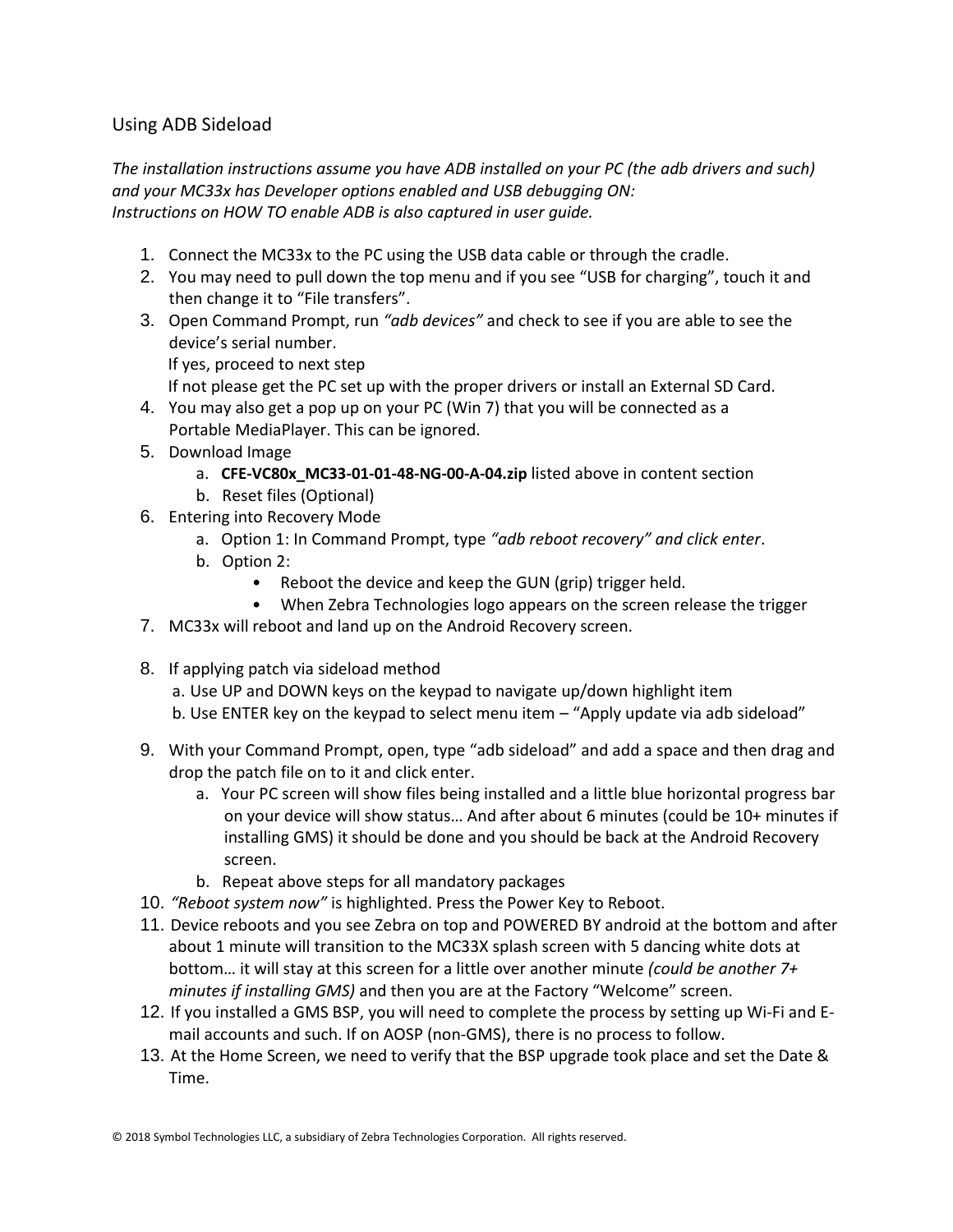- a. Go to "Settings" and scroll down to "About phone" and look at the "Build number". It should start with "01-01-49-NG-00-A". Now you are on the correct BSP.
- b. Setting the Date and Time. If you associate to a WLAN AP, do so now, as it should automatically set the time and date… the only thing left is to set the time zone. Go to "Settings" and scroll to and select "Date & time". Scroll down to and select "Select time zone", and scroll down to and select the appropriate time zone and you are done.
- 14. To Check the Android Patch Level after installing the CFE package in the device,
	- a. Settings->About Phone->SW Components: Device Update Version: **4**
	- b. ADB Shell method: Execute following command from PC's command prompt: \$ adb shell getprop ro.device.patch.version
		- \$ **4**
- 15. Now you are all set to use your MC33X.

#### Using External SD card

- 1. Plug the MC33X into the USB & Charging Cable and then the Cable to the PC. If you have a Cradle with USB connectivity, you may use that as well.
- 2. You may need to pull down the top menu and if you see "USB for charging", touch it and then change it to "File transfers".
- 3. Download *CFE-VC80x\_MC33-01-01-48-NG-00-A-04.zip* and drag & drop the file on External SD card
- 4. Entering into Recovery Mode
	- Reboot the device and keep the GUN (grip) trigger held.
	- When Zebra Technologies logo appears on the screen release the trigger
- 5. Your MC33X will reboot and land up on the Android Recovery screen.
- 6. Applying update via External SD card
	- a. Use UP and DOWN keys on the keypad to navigate up/down highlight item b. Use ENTER key on the keypad to select menu item – "Apply update from External SDCard"
	- c. Repeat above steps for all mandatory packages
- 7. *"Reboot system now"* is highlighted. Press the Power Key to Reboot.
- 8. Device reboots and you see Zebra on top and POWERED BY android at the bottom and after about 1 minute will transition to the MC33X splash screen with 5 dancing white dots at bottom… it will stay at this screen for a little over another minute *(could be another 7+ minutes if installing GMS)* and then you are at the Factory "Welcome" screen.
- 9. If you installed a GMS BSP, you will need to complete the process by setting up Wi‐Fi and E‐ mail accounts and such. If on AOSP (non‐GMS), there is no process to follow.
- 10. At the Home Screen, we need to verify that the BSP upgrade took place and set the Date & Time.
	- a. Go to "Settings" and scroll down to "About phone" and look at the "Build number". It should start with "01-01-49-NG-00-A". Now you are on the correct BSP.
	- b. Setting the Date and Time. If you associate to a WLAN AP, do so now, as it should automatically set the time and date… the only thing left is to set the time zone. Go